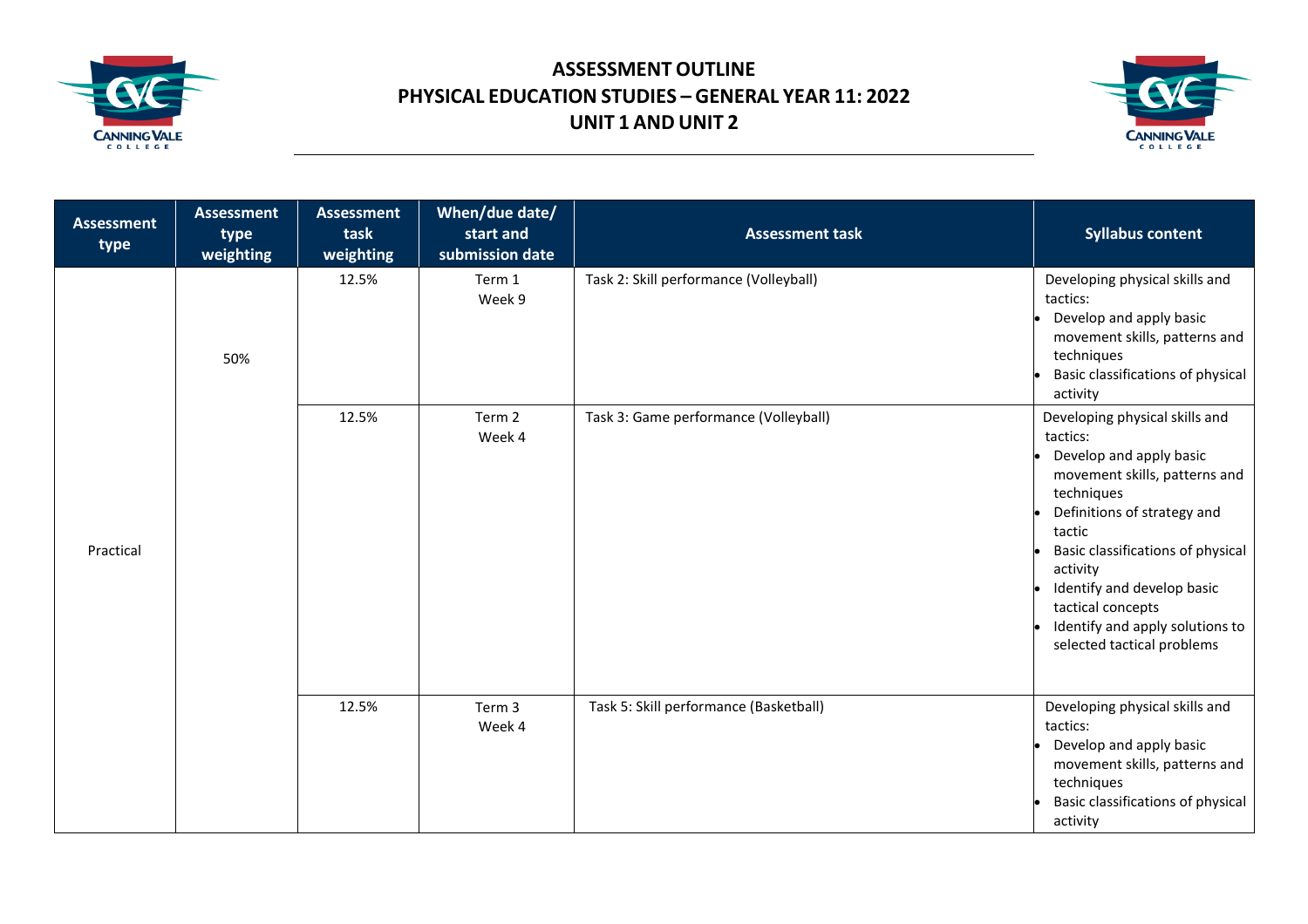



|               |     | 12.5% | Term 3<br>Week 9 | Task 7: Game performance (Basketball)         | Developing physical skills and<br>tactics:<br>Develop and apply basic<br>movement skills, patterns, and<br>techniques<br>Definitions of strategy and<br>tactic<br>Basic classifications of physical<br>activity<br>Identify and develop basic<br>tactical concepts<br>Identify and apply solutions to<br>selected tactical problems |
|---------------|-----|-------|------------------|-----------------------------------------------|-------------------------------------------------------------------------------------------------------------------------------------------------------------------------------------------------------------------------------------------------------------------------------------------------------------------------------------|
| Investigation | 25% | 12.5% | Term 2<br>Week 9 | Task 4: Fitness testing (exercise physiology) | Exercise physiology:<br>Immediate responses of the<br>circulatory system to physical<br>activity<br>Responses of the respiratory<br>system to physical activity<br>Definitions and features of the<br>energy systems<br>Components of health-related<br>fitness<br>Components of a performance-<br>related fitness profile          |
|               |     | 12.5% | Term 3<br>Week 7 | Task 7: Skill observation and analysis        | Motor learning and coaching:<br>Explain the relationship<br>between components of<br>performance-related fitness<br>and skill development in<br>terms of balance, speed,<br>strength, and flexibility                                                                                                                               |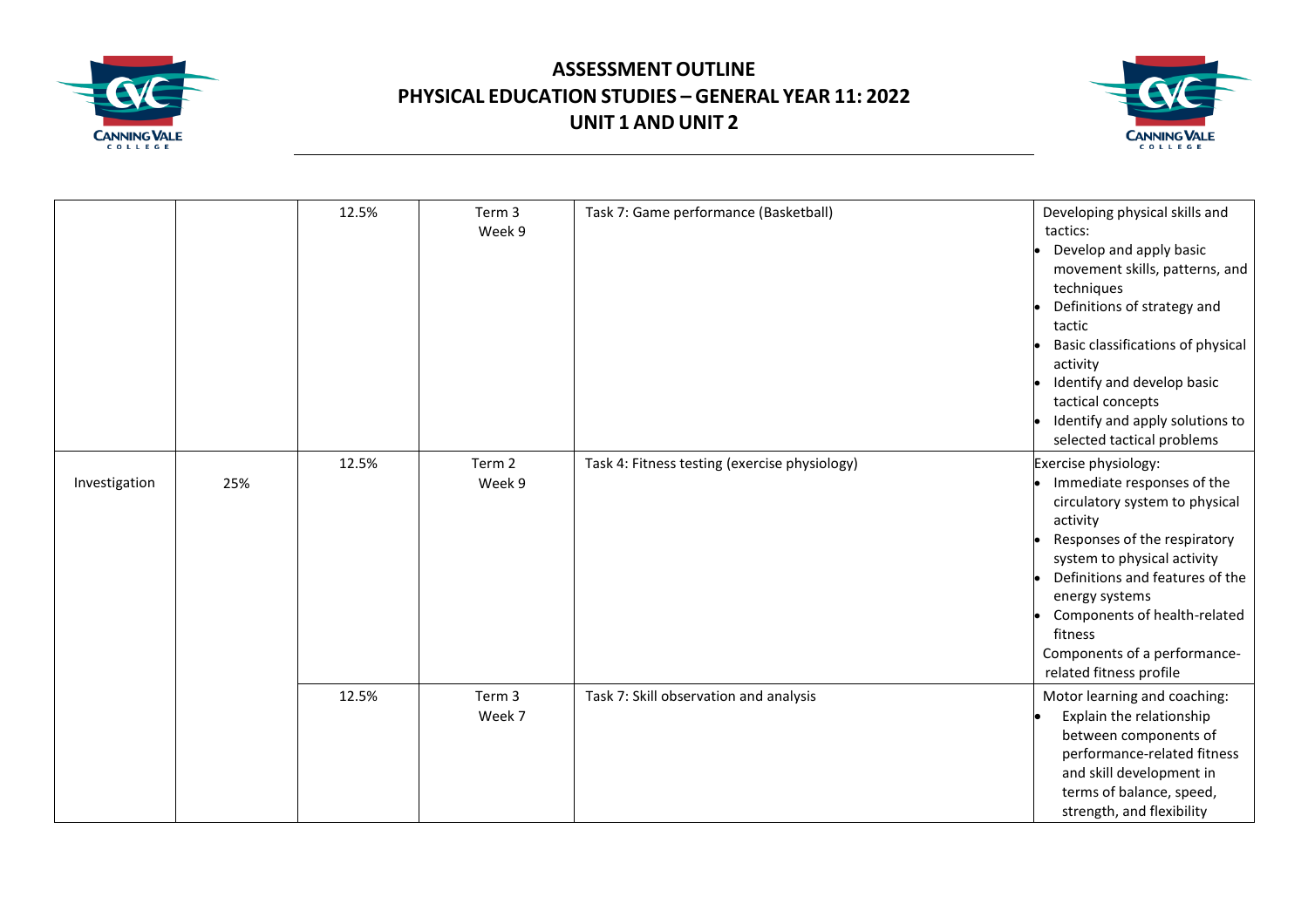



|  |  | Characteristics of warm-up and  |
|--|--|---------------------------------|
|  |  | cool down                       |
|  |  | Simple tests to measure fitness |
|  |  | components                      |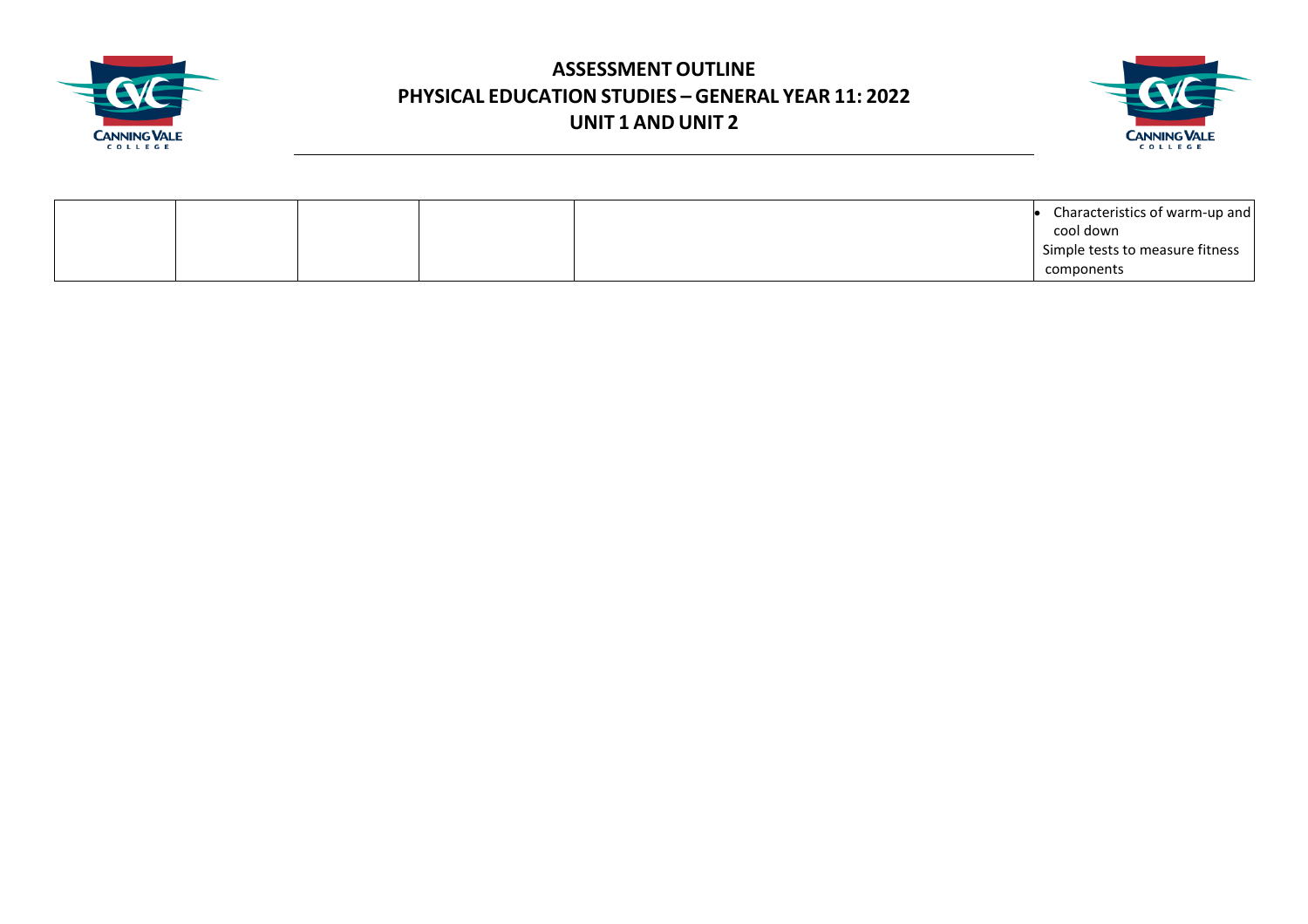



|          |     |      |        |                    | Functional anatomy (Bones and<br>movement, Muscles,<br>Circulatory, Respiratory): |
|----------|-----|------|--------|--------------------|-----------------------------------------------------------------------------------|
|          |     | 7.5% |        | Task 1: Topic test | Five major functions of bones                                                     |
| Response | 25% |      | Term 1 |                    | Four bone classifications                                                         |
|          |     |      | Week 9 |                    | Major bones that assist with                                                      |
|          |     |      |        |                    | skeletal movement                                                                 |
|          |     |      |        |                    | Basic structure and function of                                                   |
|          |     |      |        |                    | tendons and ligaments                                                             |
|          |     |      |        |                    | Basic terminology used to                                                         |
|          |     |      |        |                    | describe types of movements                                                       |
|          |     |      |        |                    | Basic structure and function of                                                   |
|          |     |      |        |                    | tendons and ligaments                                                             |
|          |     |      |        |                    | Basic terminology used to                                                         |
|          |     |      |        |                    | describe types of movements                                                       |
|          |     |      |        |                    | Types of muscles                                                                  |
|          |     |      |        |                    | Major skeletal muscles that                                                       |
|          |     |      |        |                    | assist with movement                                                              |
|          |     |      |        |                    | Basic structure and function of                                                   |
|          |     |      |        |                    | tendons and ligaments                                                             |
|          |     |      |        |                    | Body types (somatotypes) and                                                      |
|          |     |      |        |                    | their suitability to specific                                                     |
|          |     |      |        |                    | sports                                                                            |
|          |     |      |        |                    | Basic structure and function of                                                   |
|          |     |      |        |                    | the circulatory system                                                            |
|          |     |      |        |                    | Basic structure and function of                                                   |
|          |     |      |        |                    | the respiratory system                                                            |
|          |     |      |        |                    |                                                                                   |
|          |     | 7.5% | Term 3 | Task 6: Topic test | Motor learning and coaching:                                                      |
|          |     |      | Week 4 |                    | Explain the relationship                                                          |
|          |     |      |        |                    | between components of                                                             |
|          |     |      |        |                    | performance-related fitness                                                       |
|          |     |      |        |                    | and skill development in                                                          |